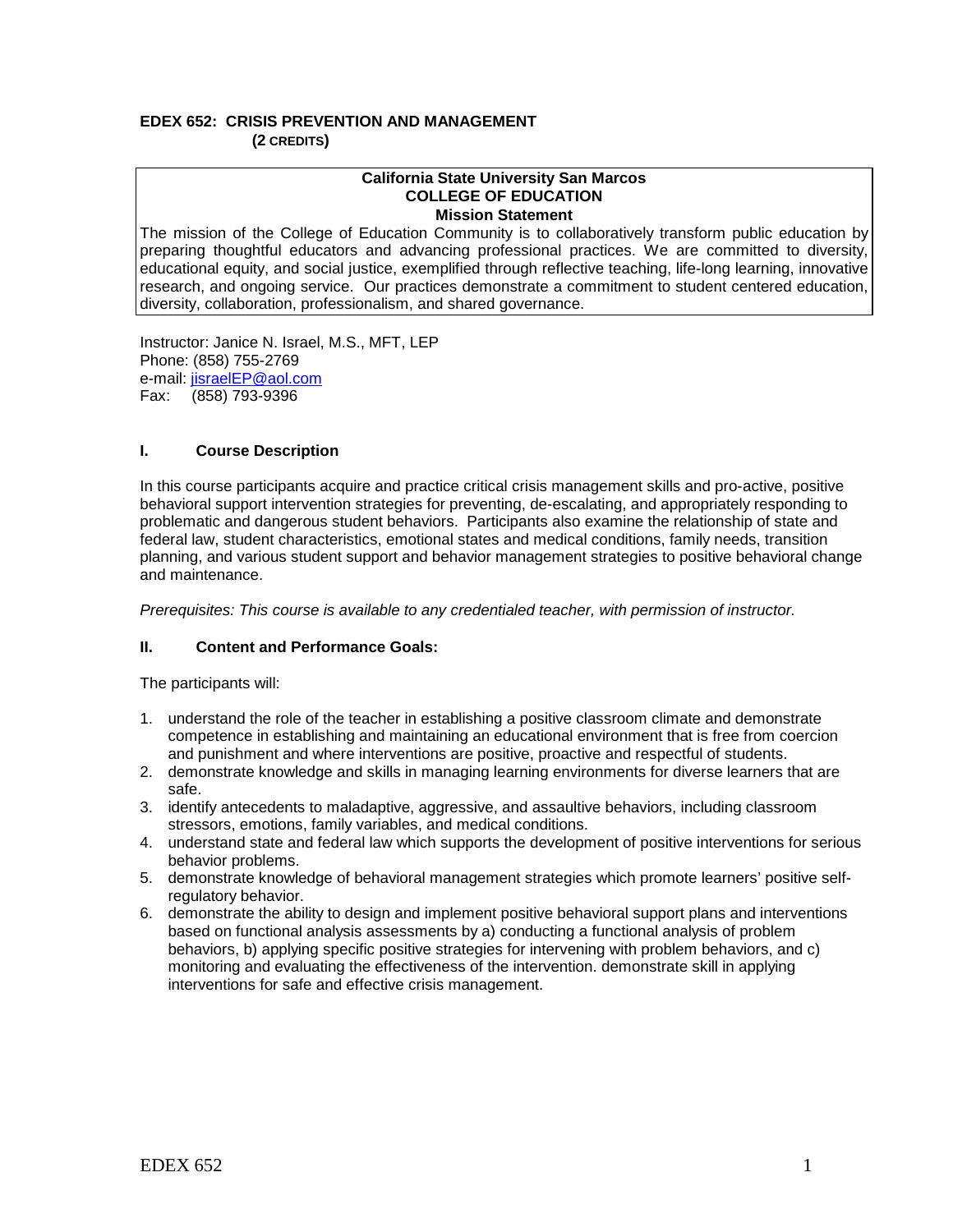#### **III. Professional and Administrative Requirements**

- 1. Attend all class sessions. Be on time. Please call the instructor when you are unable to attend class or when you will be late. It is the policy of the CSUSM College of Education that any student who misses 20% or more of class time or class sessions may not receive a passing grade for a course.
- 2. "Person-first" language (e.g., "Student with Down Syndrome" rather than "Down Syndrome student;" "Johnny who happens to have Down Syndrome" rather "My Down Syndrome student") must be used throughout all written and oral assignments and discussions.
- 3. Word process all written documents. Keep a copy of all of your work. You will want these copies for your records and for potential future use as professional portfolio entries.
- 4. Complete and hand in all assignments on the due dates for full credit. If you have extraordinary circumstances that impact completion of your assignments, please let the instructor(s) know. Any time that you have questions or concerns, please contact the instructor(s) immediately.
- 5. Participate in class discussions and group activities and demonstrate positive interpersonal skills with classmates and guests.
- 6. Select a class "buddy" to ensure that you receive handouts and information when you must miss class. Buddy: Telephone: Fax: e-mail: Address:

### **Activities and instructional methods for realizing objectives:**

class discussions group work lectures readings observations<br>demonstrations & modeling of techniques role plays guided practice and feedback demonstrations & modeling of techniques role plays<br>case history reviews applied use of behavior eva applied use of behavior evaluation instruments

#### **Evaluation of attainment of these knowledge bases and skills:**

attendance **punctuality** participation in class role play performance group<br>
final exam collaborative activities assessment outcomes assessment outcomes

# **VI. WHAT BOOKS AND MATERIALS DO I NEED FOR CLASS**?

Readings, manuals, lecture guides, case studies.

www.preschoolfun.com

#### Recommended:

Browning Wright, D., Gurman, H.B., & the Calif. Assoc. of School Psychologists/Diagnostic Center So. Calif. Positive Intervention Task Force (l998). Positive intervention for serious behavior problems: Best practices in implementing the Hughes Bill (A.B. 2586) and the positive behavioral intervention regulations. (Revised Edition) Sacramento: California Department of Education.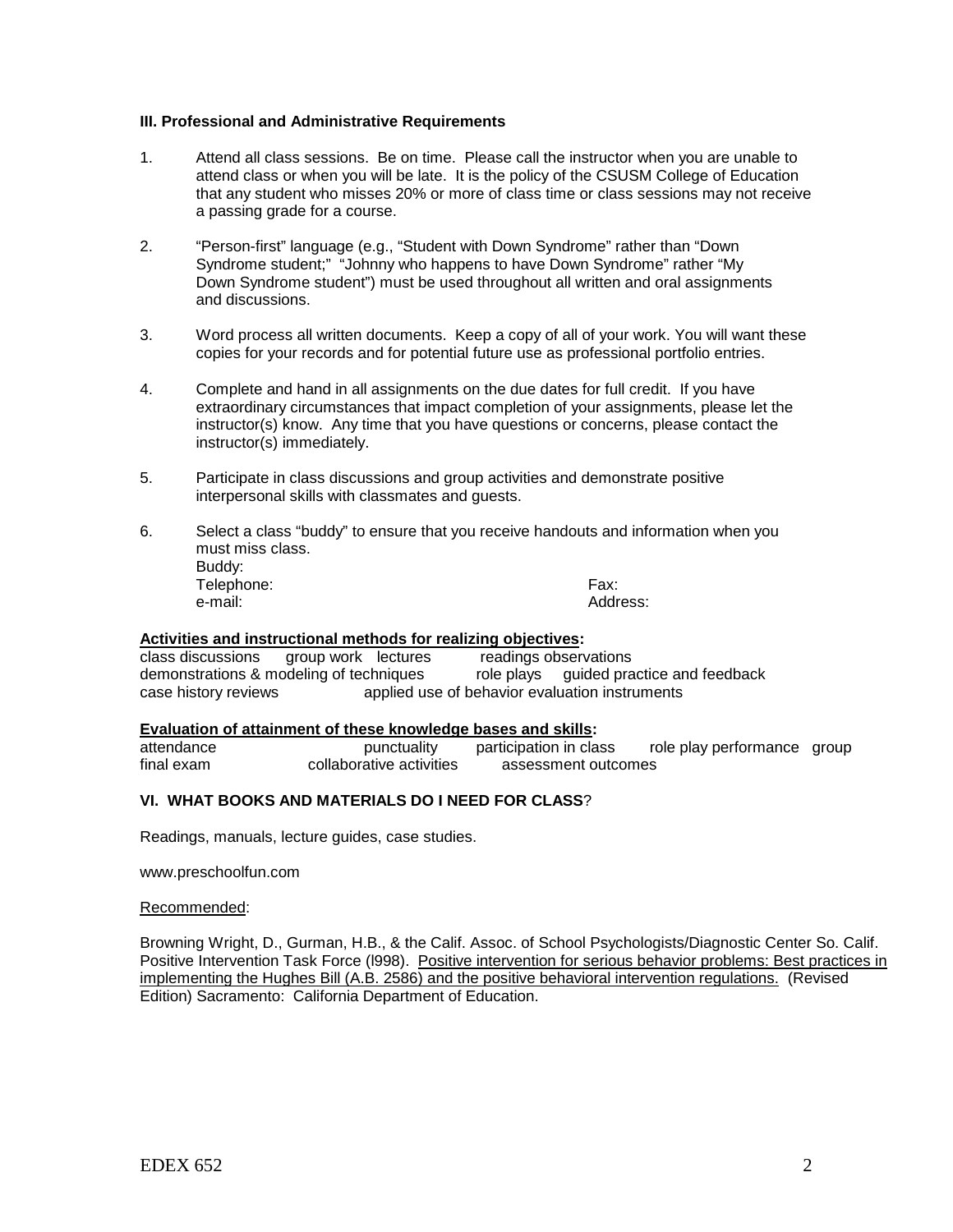## **V. Scholastic Requirements**

#### **Grading Scale (in percentages):**

| A: 94-100 | A-: 92-93 | B+: 89-91 | B: 86-88 | B-: 84-86 | C+: 81-83 |
|-----------|-----------|-----------|----------|-----------|-----------|
|           |           |           |          |           |           |

#### **Criteria for Grading:**

| A (Excellent):    | Performance at the highest level, showing sustained excellence in meeting all course<br>objectives and requirements and exhibiting an unusual degree of intellectual initiative. |
|-------------------|----------------------------------------------------------------------------------------------------------------------------------------------------------------------------------|
| B (Good):         | Performance at a high level, showing consistent and effective achievement in<br>meeting course objectives and requirements.                                                      |
| C (Satisfactory): | Performance at an adequate level, meeting the basic objectives and<br>requirements of the course.                                                                                |

### **NOTE: The minimum acceptable grade for a course in the professional education credential sequence is C+. A "B" average must be maintained for continuation in the program.**

### **Class Attendance and Participation (10 maximum points)**

This course consists of 6, 4-hour class sessions and at least one individual conference. Regular and punctual attendance is required. This class is interactive in nature, and the inclass experiences and discussions are difficult if not impossible to recreate. Additionally, each class member is expected to practice exemplary collaborative teaming and participatory behavior. To reinforce the program's commitment to the development of professional interpersonal skills, students earn points each class for: a) arriving on time; b) returning from breaks on time; c) staying for all of the class; and d) fully participating and cooperating with classmates, instructors, and guests. Participants who arrive late, departs early, engage a "non-collaborative" behavior, or fail to have assignments prepared on time can expect to receive less than the maximum points for a class or an assignment.

### **College of Education Attendance Policy**

Due to the dynamic and interactive nature of courses in the COE, all students are expected to attend all classes and participate actively. At a minimum, students must attend more than 80% of class time or s/he may not receive a passing grade for the course at the discretion of the instructor. Should you have extenuating circumstances, talk with the instructor immediately.

### **Functional Analysis Assessment (20 maximum points)**

Each student will be required to individually conduct a functional analysis assessment for an individual with severe behavioral challenges. Forms for completing this assignment will be provided in class. Performance criteria will include but not be limited to the following:

- 1. Clear understanding and expression for the motivation of the behavior.<br>2. Clear definition and description of all ecological factors
- Clear definition and description of all ecological factors.
- 3. Efficiency of strategies used in the analysis of behavior.
- 4. Accurate definition and description of the behavior.<br>5. Accurate description of history of behavior and prev
- 5. Accurate description of history of behavior and previous interventions.<br>6. Complete description of possible positive reinforcers.
- Complete description of possible positive reinforcers.